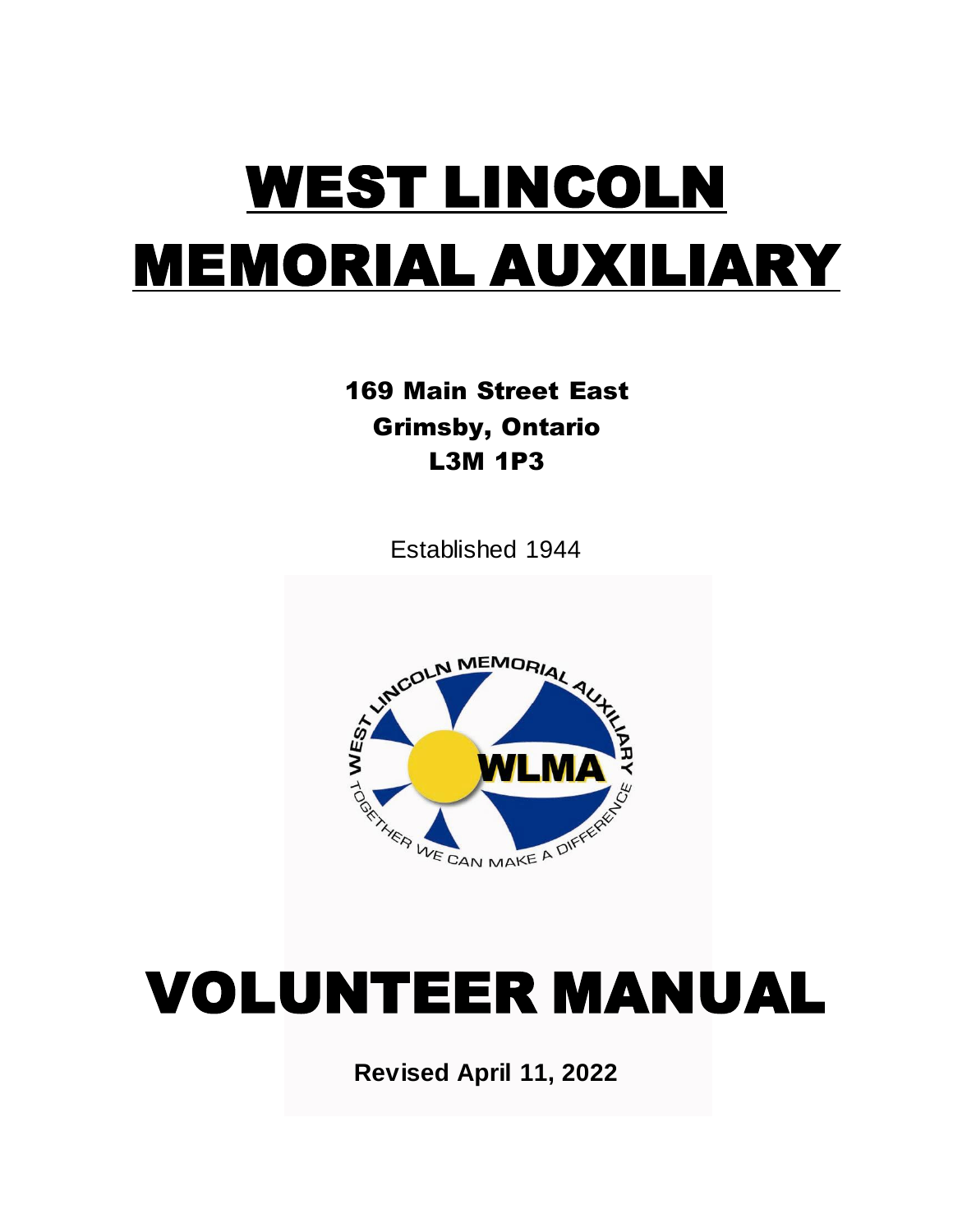## INDEX

## Page

| $\mathbf{2}$    | <b>Mission Statement</b>                                                                |
|-----------------|-----------------------------------------------------------------------------------------|
| $\mathbf{3}$    | <b>Hospital Values / Policies, Procedures &amp; Code of Conduct</b>                     |
| 4               | Hospital Ethics and Interpersonal Relationships / Interdepartmental<br><b>Relations</b> |
| 5               | <b>Volunteer Program - Purpose and Objectives</b>                                       |
| $6\phantom{1}6$ | Qualifications of a successful volunteer / Auxiliary Pledge                             |
| $\overline{7}$  | <b>General Information</b>                                                              |
| 8               | Use of wheelchairs                                                                      |
| 9               | <b>Safety / Covid Vaccination Management Policy</b>                                     |
| 10              | <b>How to Hand Wash</b>                                                                 |
| $11 - 13$       | <b>Volunteer program options</b>                                                        |
| 14              | Fire discovery & notification                                                           |
| 15              | <b>Emergency Hospital Codes</b>                                                         |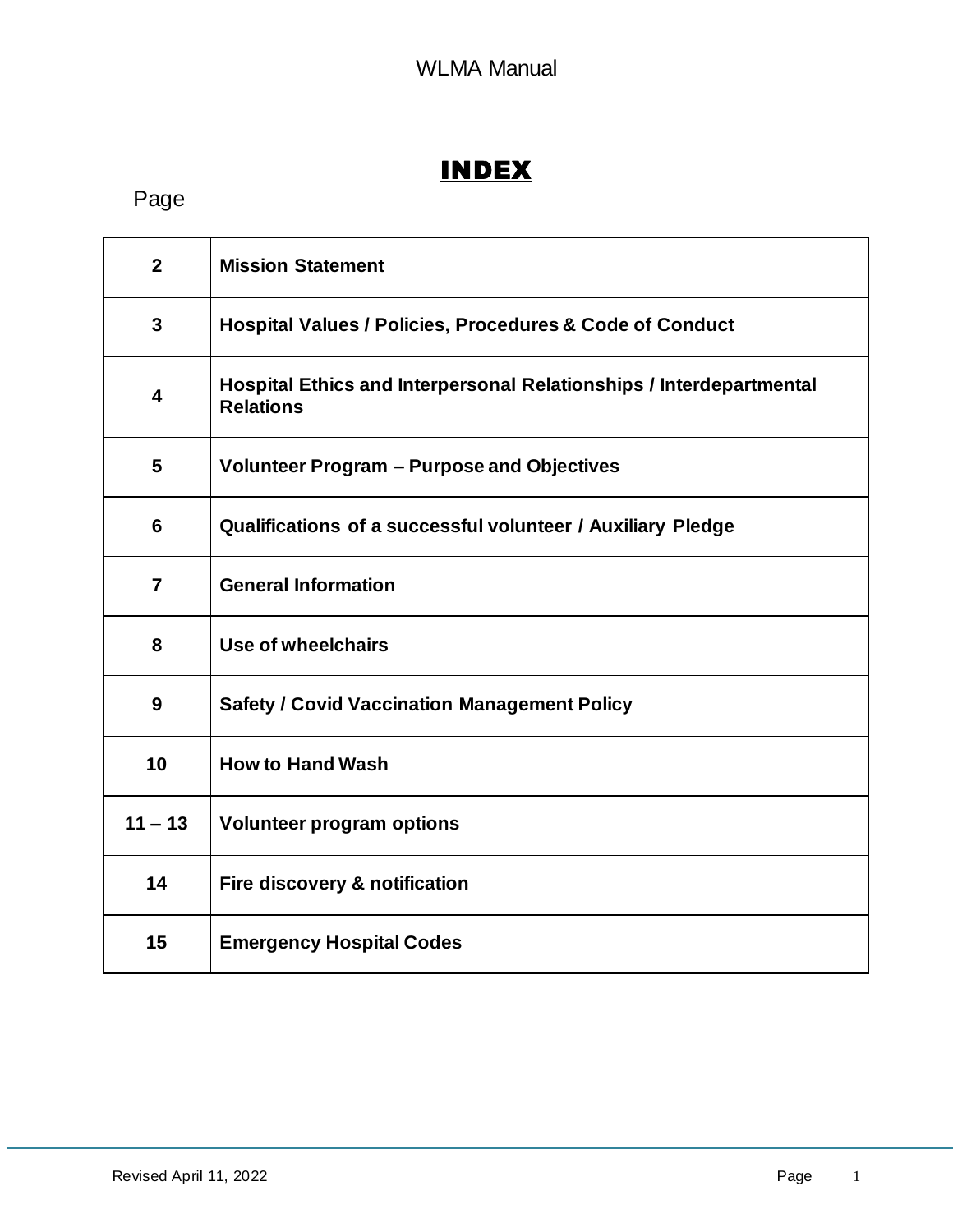WLMH Mission Statement

## A caring team partnering with our Communities to provide quality healthcare close to home.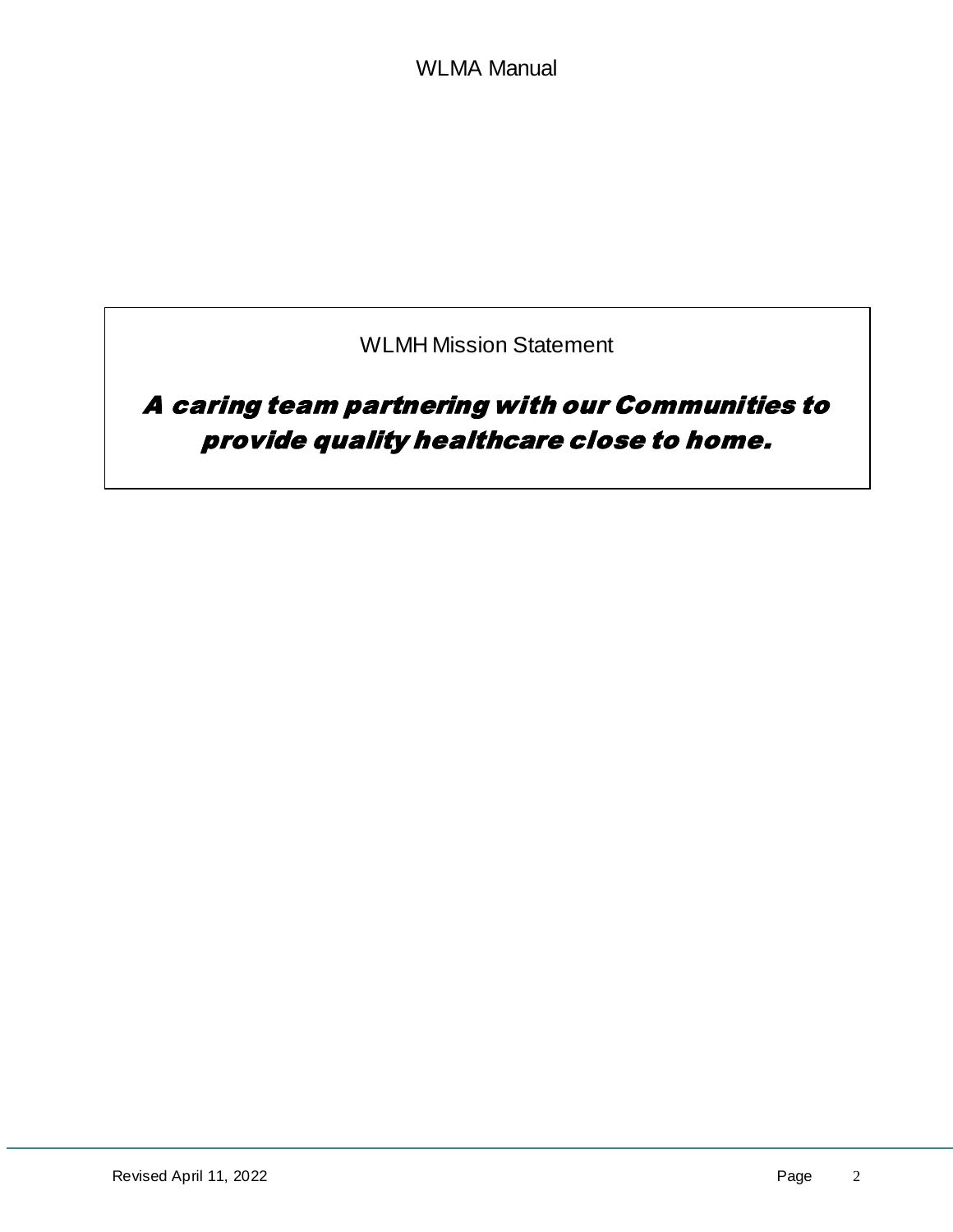## WEST LINCOLN MEMORIAL HOSPITAL VALUES

#### Compassion and Competence

We strive to meet patient care needs compassionately, personally and competently, recognizing physical, mental, emotional and spiritual needs.

## Diversity and Respect

We value diversity and we respect all people, including patients, their families, Hospital and medical staff, volunteers and our communities.

#### Trust, Honesty and Integrity

We value and promote fairness, honesty and openness in our relationships with patients, their families, Hospital and medical staff, volunteers and community partners.

#### Empowerment

We value an innovative approach to improving the health of the community through teamwork, open communication and empowering all individuals to have input into decision making. We recognize and encourage the contributions of all staff, physicians, volunteers, patients, their families and our community partners.

## Excellence

We value continuous improvement in quality of service and strive for excellence in patient care delivery.

#### Partnership

We value dynamic relationships with both internal and external partners for delivery of integrated, patient-focused health care.

## HOSPITAL POLICIES, PROCEDURES AND CODE OF CONDUCT

Volunteers must be sure to adhere to hospital policies and procedures, including the:

- Hamilton Health Sciences Values-Based Code of Conduct "RESPECT" (posted on WLMA website; note: volunteers will be required to sign at time of application confirming they have read and agree to abide by the Code of Conduct);
- Hospital Ethics, Interpersonal and Interdepartmental Relations policy on page 4;
- Volunteers will sign a "Terms of Engagement" form before placement commences.
- Use of Wheelchairs on page 8;
- Safety Reminders and COVID-19 Vaccination Management Policy on page 9; and
- How to Hand Wash on page 10.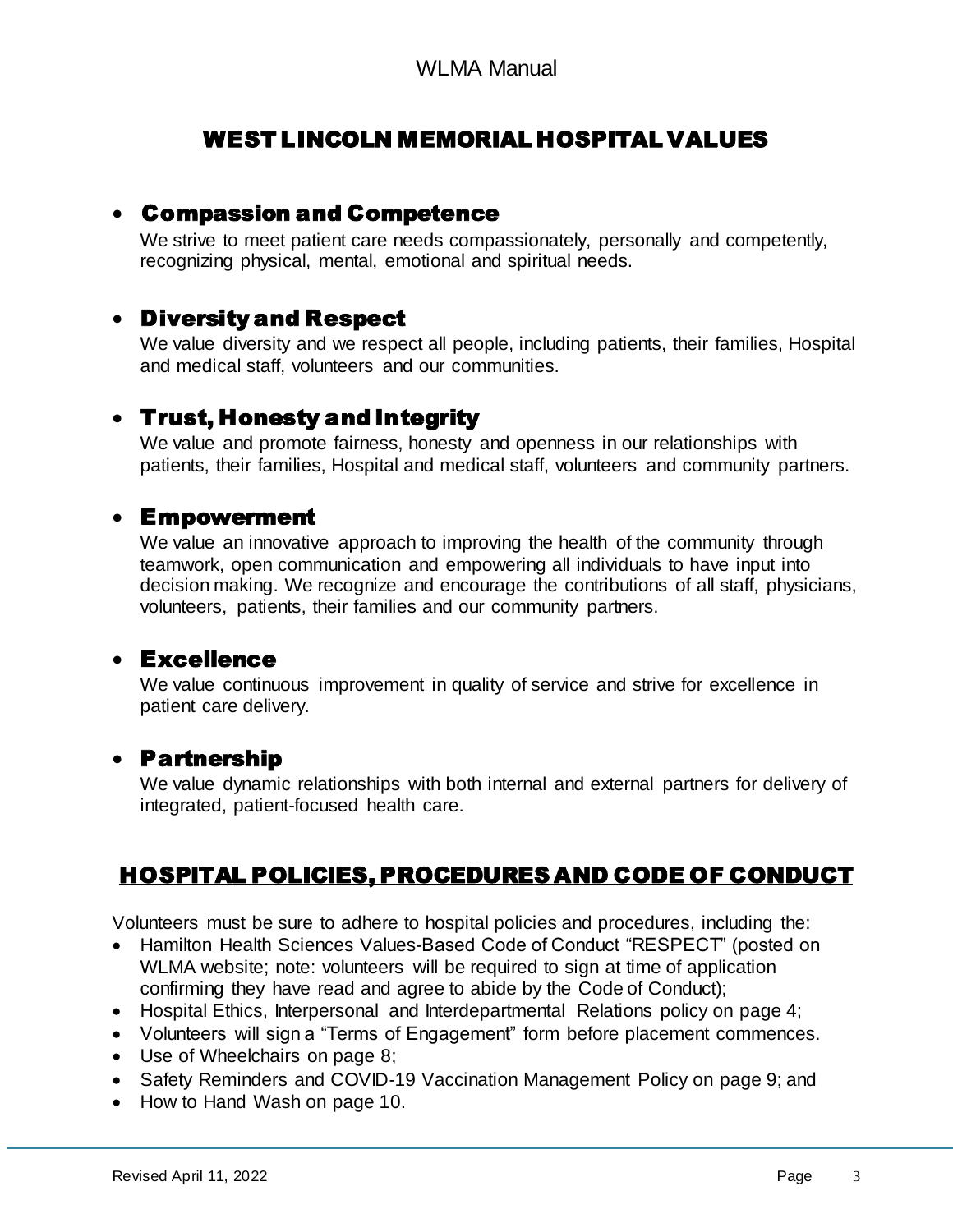## HOSPITAL ETHICS AND INTERPERSONAL RELATIONSHIPS

For you, who have chosen to be a volunteer at WLMH, "discretion" is the keyword.

Each patient admitted to the hospital, either as an inpatient or outpatient, places their trust in all of the personnel including the volunteer, to respect the confidentiality of their visit or stay in the hospital.

You may know some of the patients personally. No reference is to be made, either within or outside the hospital, as to the identity of any patient that is admitted to the hospital, any diagnosis or any treatment.

You, the volunteer, may be mistaken for hospital personnel. The patient, or their family, may seek your advice. Never express any opinion on the patient's condition or treatment to the patient, relatives or any other person – including the hospital staff.

The patient may express such feelings as loneliness, depression or criticism of something or someone. The volunteer should deal with these with sympathy and understanding. It would be most helpful to the nursing staff if the volunteer would refer this to the department Manager – avoid attempting a solution to the problem.

Do be cheerful, positive and friendly but not familiar.

## INTERDEPARTMENTAL RELATIONS

The attainment of our stated goals is dependent upon the entire hospital perceiving itself as a team with a shared purpose.

We believe that dialogue within and between departments and across disciplines strongly affect the quality of our results.

We believe that each and every job contributes to the functioning of our hospital.

We believe in the invisible teams, not formally defined or structured, that rise to the occasion and solve problems that occur during normal operations.

We believe in striving to continually improve the quality of care and service provided by the individual volunteers.

We believe in participation on quality improvement teams within the hospital that require input from a volunteer perspective.

The effectiveness of West Lincoln Memorial Hospital is dependent on the collective impact of each individual performance.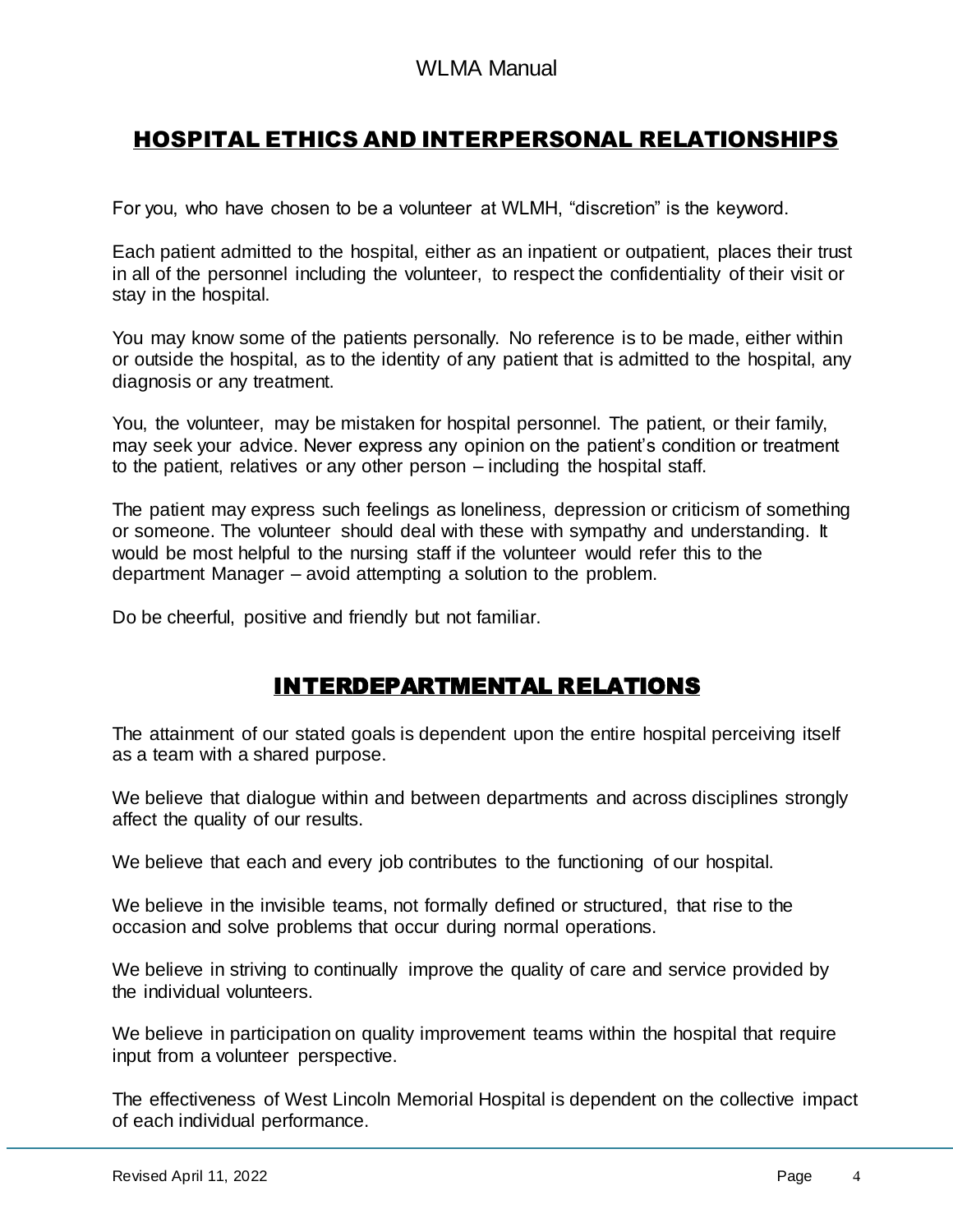## VOLUNTEER PROGRAM

## What is Volunteering?

Volunteering is giving your time, skills or expertise. There are many benefits to volunteering and we believe volunteering can be very satisfying at any time in your life. It can be customized to your interests, available time, and reasons for wanting to volunteer.

Volunteering creates strong, healthy communities.

#### Purpose

The volunteer program supplements the professional and trained staff with responsible volunteers who will bring to the patients and their families those additional services that tend to enhance the warm, friendly atmosphere in the hospital.

## **Objectives**

- To provide a thorough orientation program for the volunteers.
- To train volunteers to function safely and effectively within the hospital setting. Each program has a coordinator who will provide instruction.
- To assist the volunteer to enjoy a feeling of personal satisfaction by giving a worthwhile service to patients, the hospital, and the community the hospital serves, without financial remuneration.
- To assign volunteers to areas requiring service within the hospital.
- To provide care and comfort for all who need it.

Hospital volunteer associations exist to:

- enhance patient care
- raise funds for the hospital and to help hospitals meet their goals
- provide leadership and educational opportunities to their members
- promote the involvement of young people as volunteers
- respond to change and progress in the volunteer healthcare field

#### WLMA Motto "Together we can make a difference"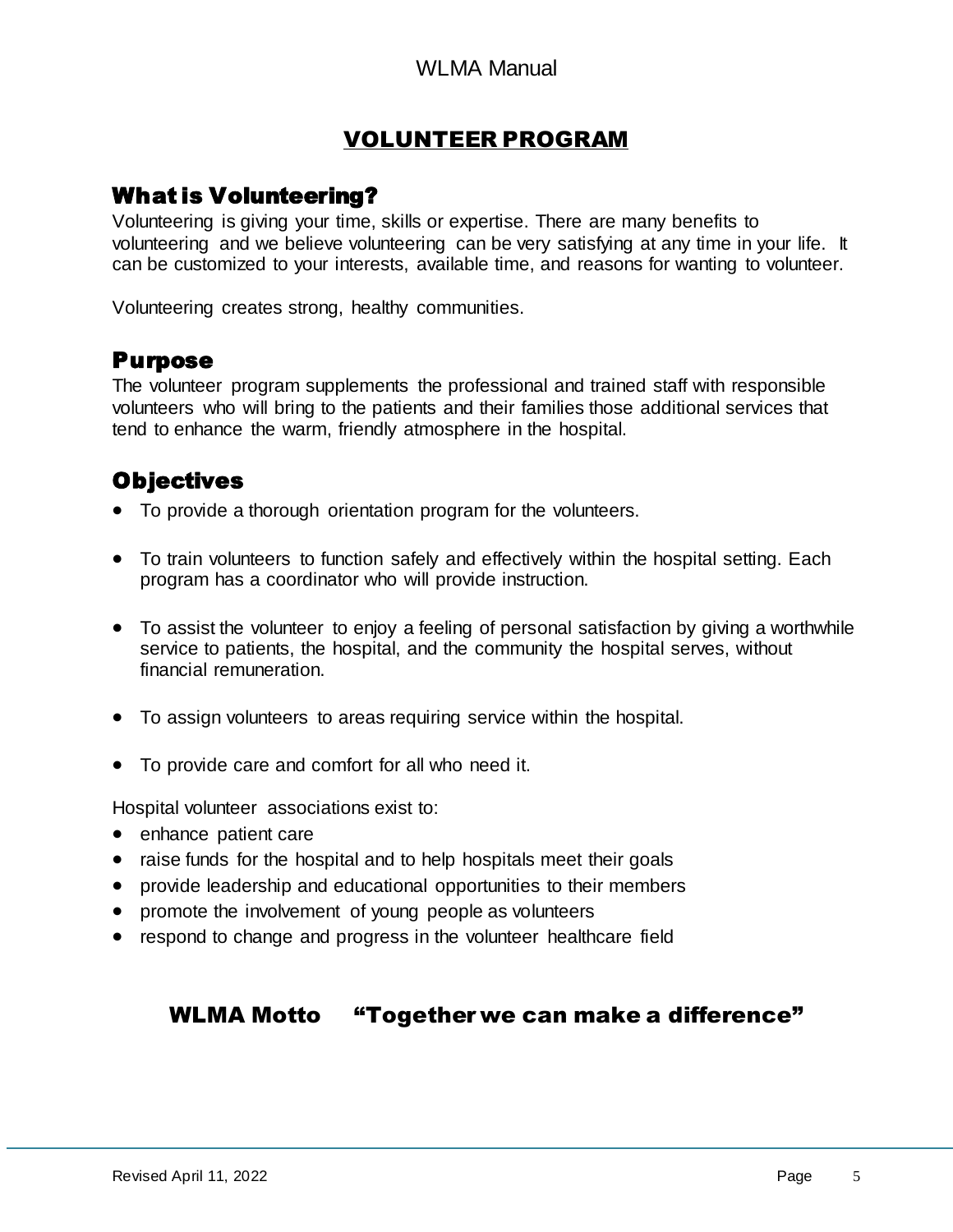## QUALIFICATIONS OF A SUCCESSFUL VOLUNTEER

**Motivation:** The personality factor common to all effective volunteers is a need to serve, to share and to interact with others.

**Tolerance:** Relate easily with patients and staff from many different cultures.

Warmth, Empathy, Tact, Discretion: These are necessary qualities to be a good volunteer.

**Confidentiality:** Must have the same respect and responsibility, as do the professionals, for patient confidentiality.

**Humour:** It is helpful not to take oneself too seriously.

**Dependability:** Adhering to your agreed volunteer times and duties is very important. Each scheduler works very diligently to fill all required hours.

**Commitment:** Volunteering is a commitment and people (staff, patients and other volunteers) rely on you being able to fulfill your obligation to your shift.

## AUXILIARY PLEDGE FOR VOLUNTEERS

May we have the wisdom and ability, to serve in our hospitals in which we strive to bring comfort and hope to all who are in distress of mind or body.

May we be mindful of the privilege given us to help the aged, the ill and the very young  $$ with generosity, with discretion and with gentleness.

May we have the strength to labour diligently  $-$  the courage to think and to speak with clarity and conviction but without prejudice or pride.

May we have both wisdom and humility in directing our united efforts to others which will be mutually rewarding to all.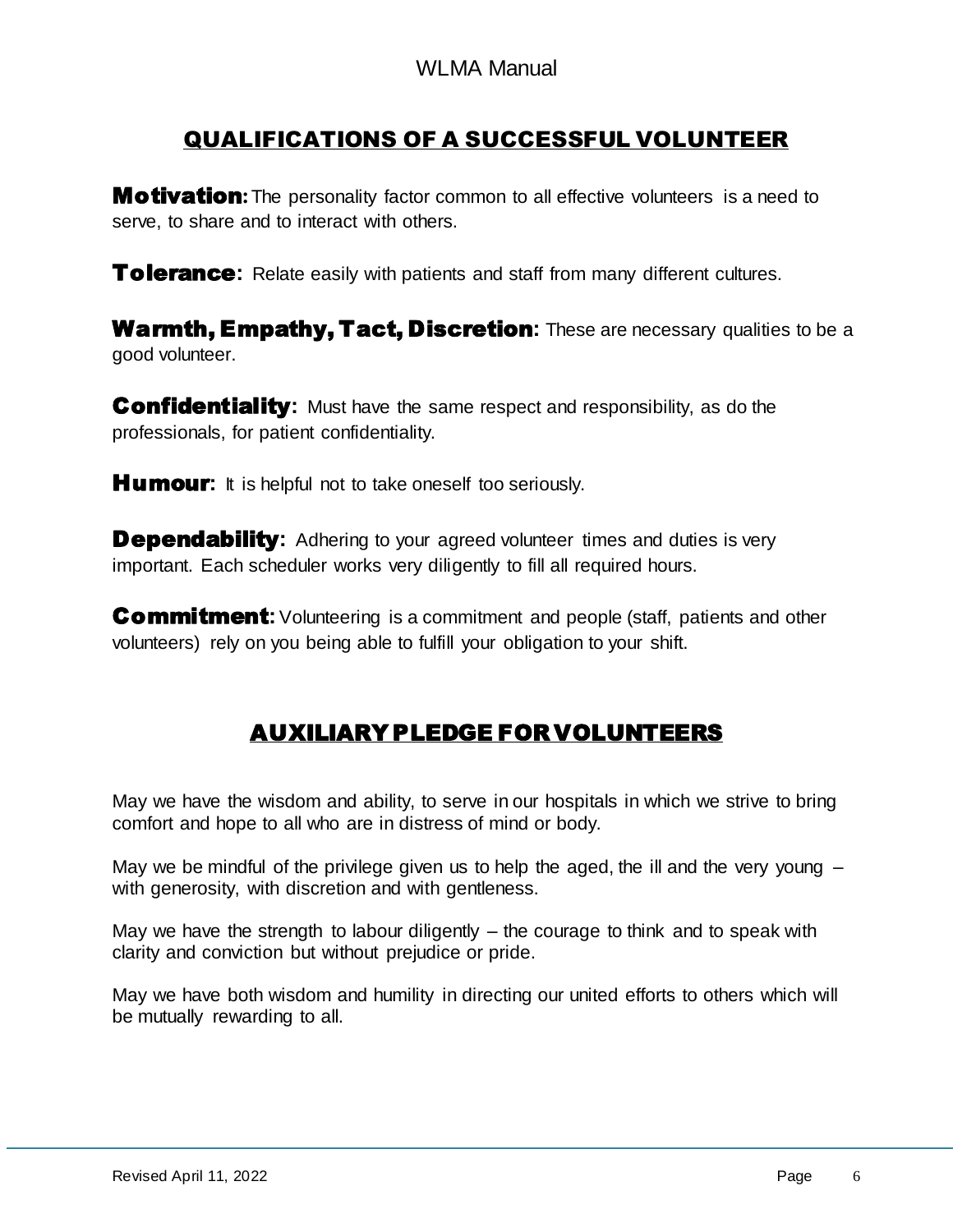## GENERAL INFORMATION

#### Reporting for Service

The Volunteer Office is located in the **FRONT LOBBY.** A nominal membership fee is requested when joining the Auxiliary, plus a one-time fee for an Auxiliary vest which must be worn when volunteering. Active members are not required to renew their membership annually.

All volunteers working within the hospital are covered by the hospital insurance for personal liability and/or property damage provided they are acting in accordance with instructions given by the Auxiliary and acting reasonably and in good faith. Volunteers are not covered by workplace safety insurance through the hospital.

Binders are provided at designated areas for you to record your volunteer hours. Please record time worked in the appropriate department binder. Annual awards for service are determined based upon up-to-date time sheets. In addition, volunteers must sign-in and sign-out for each shift. The sign-in/sign-out binder is located in the Auxiliary Office.

Vest and your I.D. badge are required to be worn at all times that you are on duty. Vests and I.D. badges must NOT be worn outside of the hospital boundaries unless for a special event.

Please wear shoes that are closed toed, low-heeled and comfortable with non-slippery soles. No sandals in patient areas or coffee shop.

#### Photo I.D. Name Badges

The Auxiliary office provides regular communiques to the Auxiliary membership as to upcoming dates when the photo IDs will offered and the location (typically in swing office space in the basement). No appointment required.

#### Police Record Check

All volunteers are required to obtain and provide the Auxiliary with proof of a valid Vulnerable Sector Check and/or Criminal Record & Judicial Matters Check dated within 1 year of the check being conducted (*Police screening requirements will be discussed at your interview*).

#### Meals

The Coffee Shop (on the main floor) will provide each volunteer with *one complimentary beverage per shift.* It serves hot and cold beverages, sandwiches and other small food items.

#### Paid Parking

There is a daily flat rate parking fee for all lots at West Lincoln Memorial Hospital. However, Auxiliary members are provided with a parking permit to hang from the rear view mirror of their vehicle whenever they are attending the hospital in connection with volunteer work. As long as the permit is displayed in your vehicle's front window there is no need to purchase a ticket to park.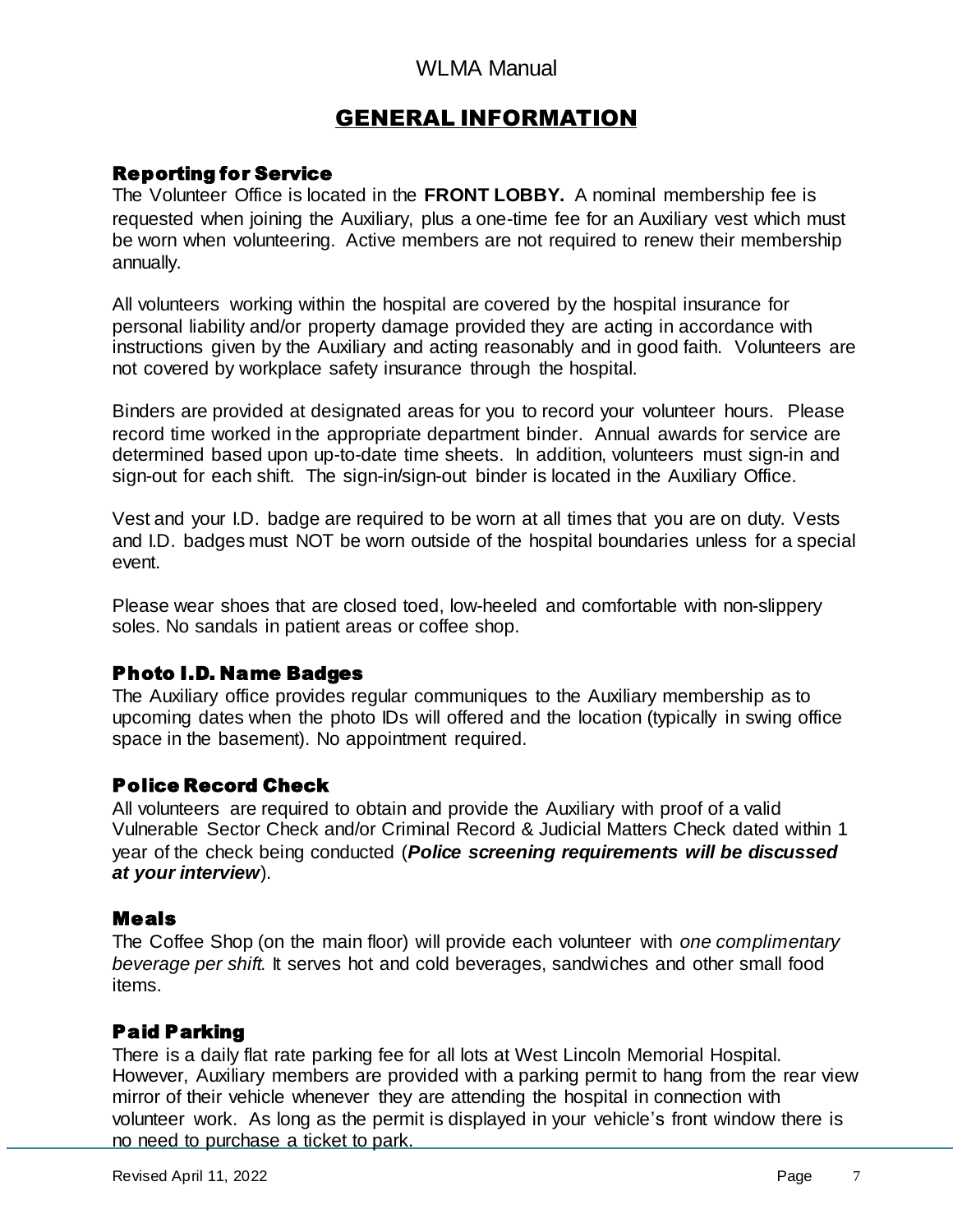#### **Smoking**

The hospital and surrounding property is a non-smoking facility.

#### Illness or Absence

If you have a cold or other infection, or if you are to be unavoidably absent, please arrange if possible, your own replacement or notify your area volunteer coordinator.

If possible, please estimate the length of time you will be away so that substitute arrangements can be made for you, and please notify the coordinator when you are ready to return.

If your area coordinator can't be reached, please call the Auxiliary Office (905-945-2253, ext. 11391) and leave a message. Please note the Auxiliary Office is staffed by volunteers Monday-Friday, 9:00 am to 12:00 noon so messages will be received during those hours only.

If you become ill or incur an injury while on duty, please report directly to Emergency.

#### Telephones

The telephones at the Nursing Stations are not available for private calls. Do not answer the phone at a Nursing Station unless you are asked to do so by the nurse in charge.

## USE OF WHEELCHAIRS

Wheelchairs present special problems. Accidents may occur when not properly used.

- Volunteers must **NOT** transfer patients in or out of a wheelchair.
- If a patient requires a wheelchair, the volunteer must ask a nurse to assist the patient.
- Volunteers in the front lobby can use the phone to call for a nurse to assist the patient.

#### Wheelchairs in elevators**:**

- Be sure that the car is level with the floor.
- Push the wheelchair into the elevator.
- Set the brakes.
- At the destination floor, press the ON button to hold the doors open.
- Release the brakes and pull the wheelchair out of the elevator, after looking both ways along the corridor.
- Return the elevator door switch to original position.

#### Traffic considerations**:**

- Don't speed
- Keep to the right side of the corridor
- Pedestrians have the right of way except in an emergency
- Look both ways when crossing hallways
- Slow down when turning a corner
- Always back out of doorways or into traffic areas
- Parked equipment should not obstruct corridors, doorways, or elevators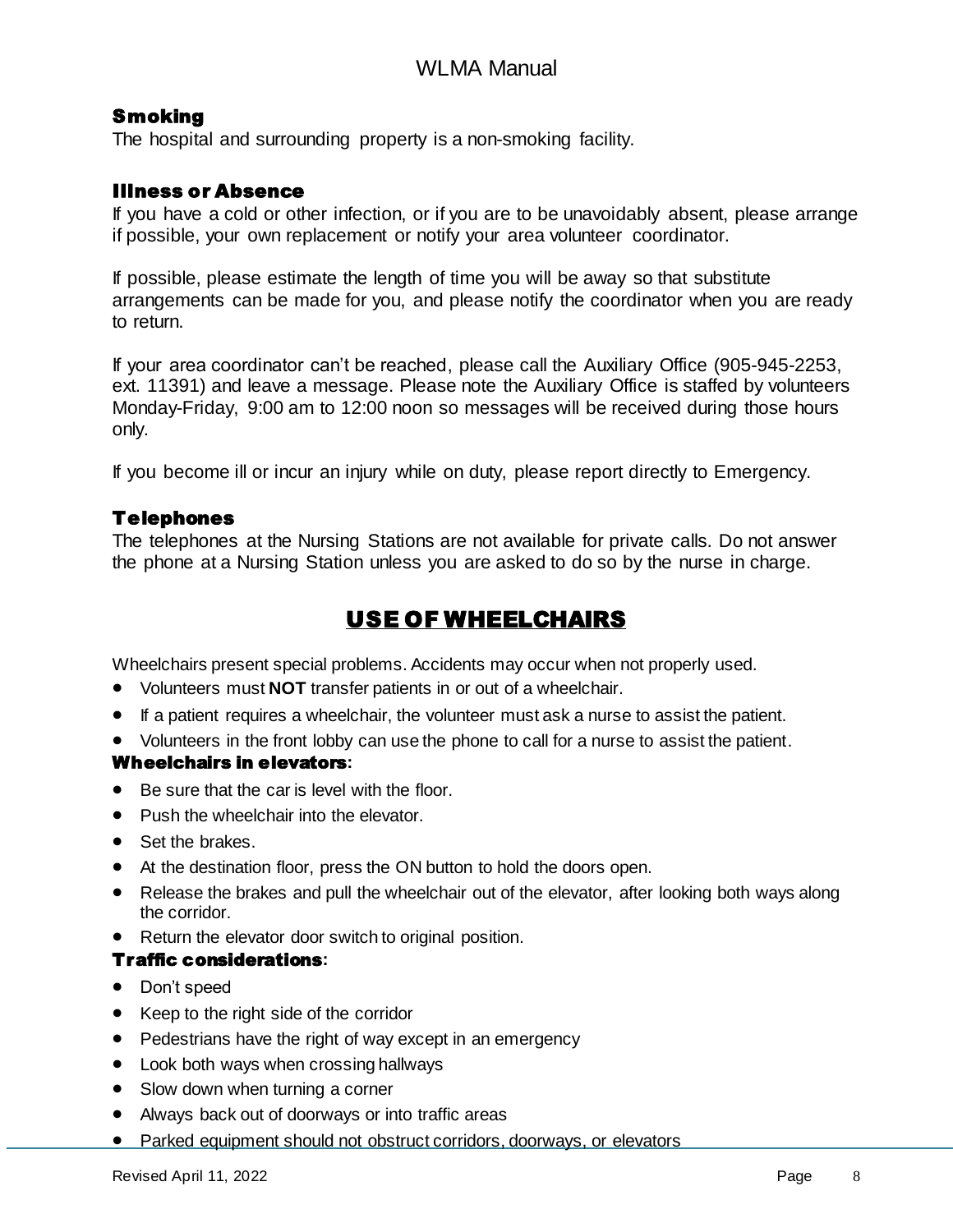## SAFETY REMINDERS

While you are helping as a volunteer, always be aware of the working hazards. Outlined below are some procedures to remember.

- Know and observe the procedure for the use of wheelchairs.
- Never put bedsides down for a patient.
- Report potential hazards to the Department Head e.g. broken glass, malfunctioning equipment, blocked fire exit, spilled fluid or flower petals on the floor (they can cause a fall).
- Never move a patient. Call a nurse.
- Do not untie safety restraints for patients.
- Do not buy food or candy for a patient without first checking with a nurse on the ward.
- Ask department staff where the fire exits and firefighting equipment are in your work area.

#### Infection Control

Infection control in the hospital is equally important to the patient, employee, visitor and volunteer. A comprehensive plan to control infection spread in our hospital is directed by the Infection Control Committee and supervised by the Infection Control Coordinator.

Hamilton Health Sciences currently requires everyone including volunteers who enter the hospital to wear a mask to protect vulnerable patient populations at the site and to protect themselves from exposures.

If you have a bad cold or an infection, please do not come in. Find a replacement or call the Auxiliary Office.

Do not enter a patient's room where **"ISOLATION PRECAUTIONS"** are being observed.

It is important that you practice meticulous personal hygiene. Frequent hand washing is required. Please read the How to Wash Hands procedure on page 11.

Vests should be clean and neat at all times. While working with patients or in the coffee shop long hair should be tied back*.* Visors (or a hair net) must be worn in the coffee shop. DO NOT wear vests outside the hospital.

#### COVID-19 Vaccination Management Policy

As per Hamilton Health Sciences policy, effective November 30, 2021, all volunteers are required to be fully vaccinated against COVID-19 and provide proof of COVID-19 vaccine administration. Documentation of vaccine status shall be kept confidential and will only be collected, used and disclosed for the purposes of complying with hospital policy.

#### In health care settings, hand hygiene is the single most important way to prevent infections.

 $\overline{a}$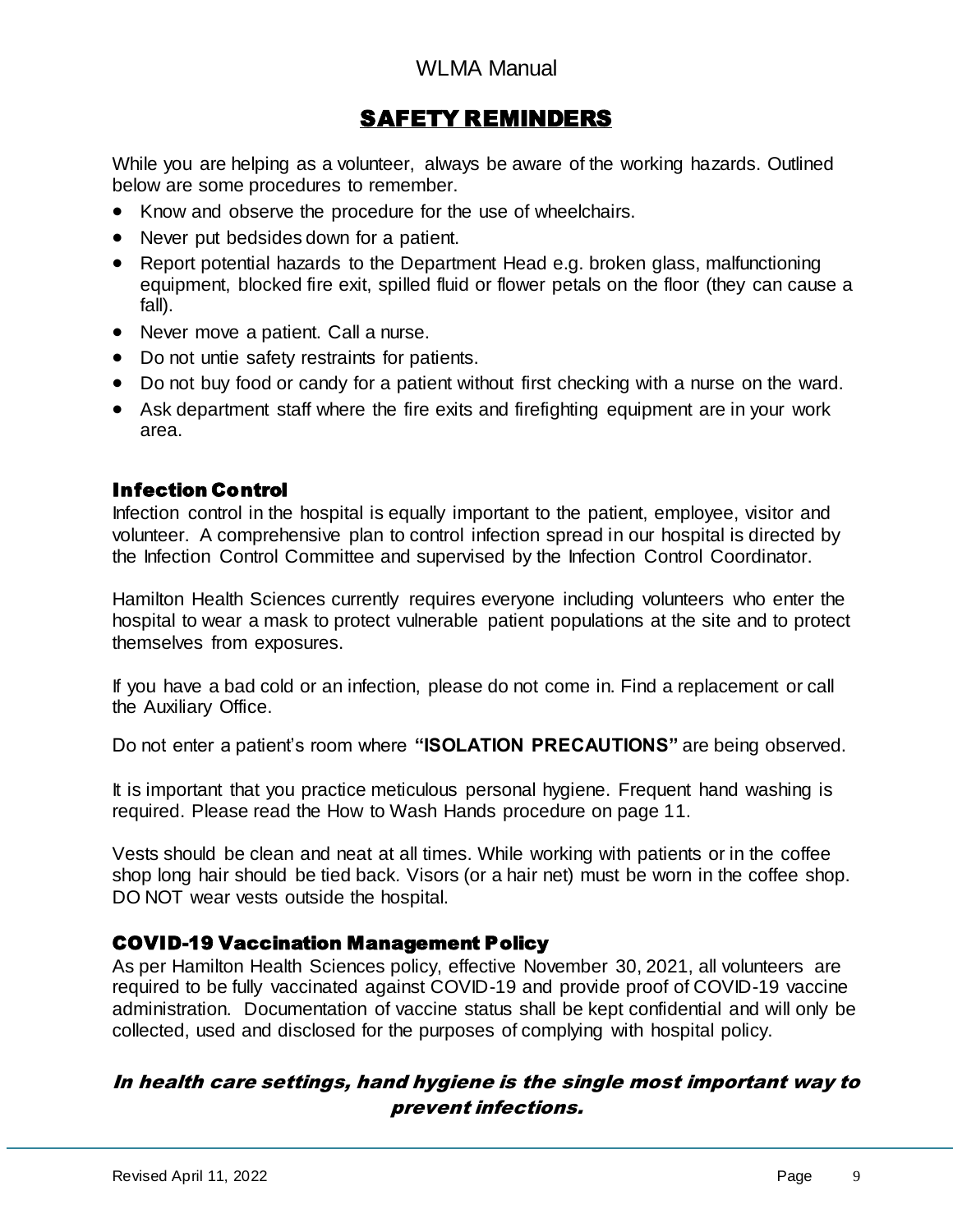# **How to handwash**





Wet hands with warm water.

## Apply soap.



Lather soap and rub hands palm to palm. and around fingers.



Lather hands for 15 seconds

M

Rub in between

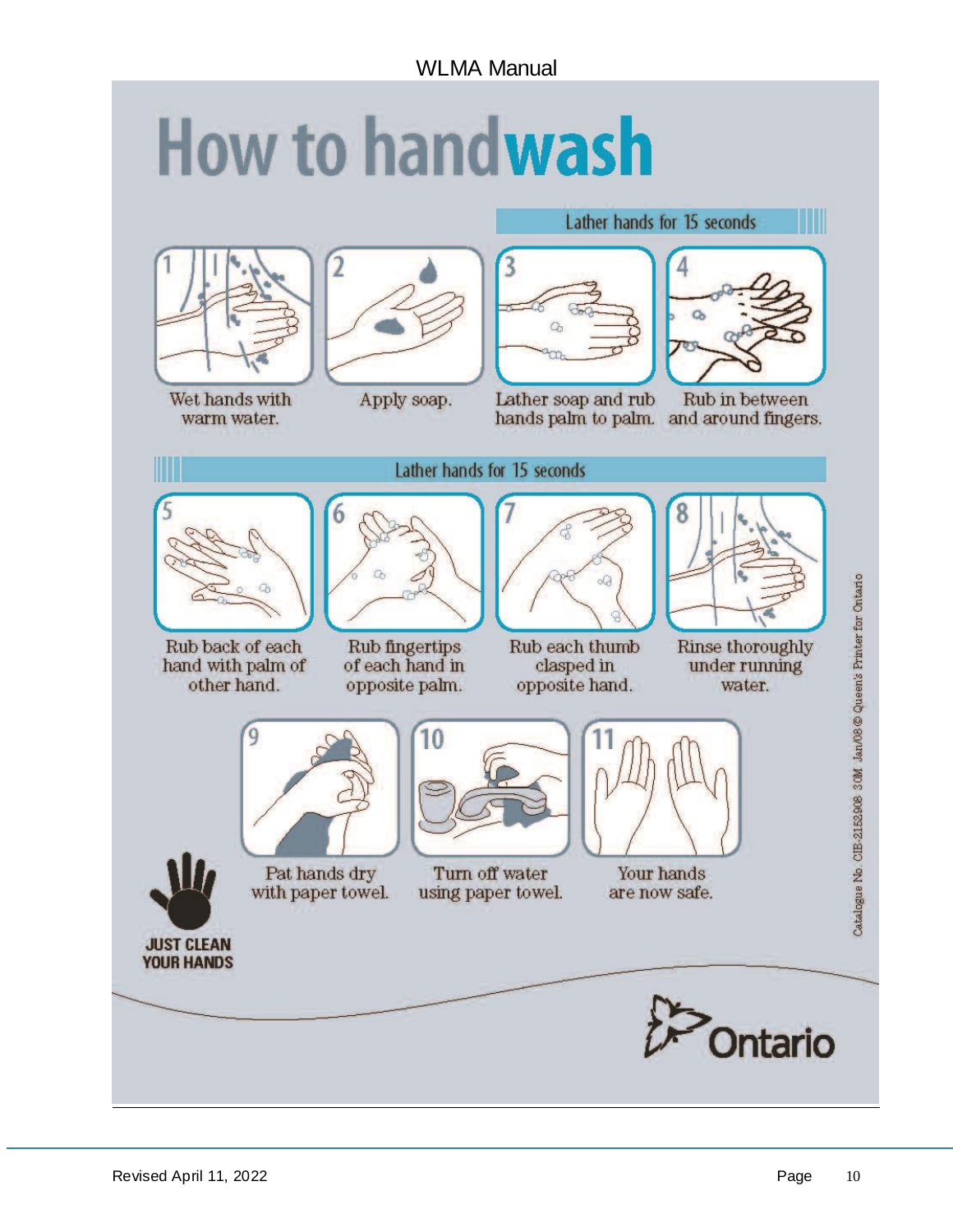## VOLUNTEER PROGRAM OPTIONS

The Volunteer Coordinator will discuss the needs of various volunteer positions throughout the hospital and help the volunteer to select a suitable area. The volunteer is encouraged to select several areas for training. After working in the area, if the volunteer wishes to change to another area then please contact the Volunteer Coordinator.

I.D. must be worn while on duty.

#### Student Volunteer Program

This program is run by the Student Volunteer Coordinator and includes high school students. They work in the Coffee Shop, Wards and other departments as needed.

#### Clerical

Volunteers who have training in data entry, filing, computers or any other office work may be required to volunteer for special projects.

#### Outpatient Clinic Reception

Check patients in for their appointment with the doctor providing outpatient clinic.

#### Coffee Shop

The Coffee Shop is open to serve the staff, patients and visitors. A friendly, pleasant attitude is a must. You will be responsible to make and serve coffee, tea, cold drinks, sandwiches, toast etc.

Training is provided and a list of instructions is available in a binder in the Coffee Shop.

The work schedule is posted in the Coffee Shop and Auxiliary Office. Times are arranged by the Coffee Shop Scheduler for adult volunteers on weekday shifts (and by the Student Coordinator for student volunteers on evening and weekend shifts).

In case of illness or emergency, it is the volunteer's responsibility to contact the Coffee Shop Scheduler to find a replacement and if the Scheduler is unavailable, then contact the Auxiliary Office (905-945-2253, ext. 11391 during office hours, Monday-Friday, 9:00 am – 12:00 noon) to find a replacement.

#### Gift Shop

Volunteers staff the Gift Shop days, evenings and weekends. A friendly and outgoing personality is required. Duties include encouraging and processing sales, restocking shelves, keeping the shop neat and clean.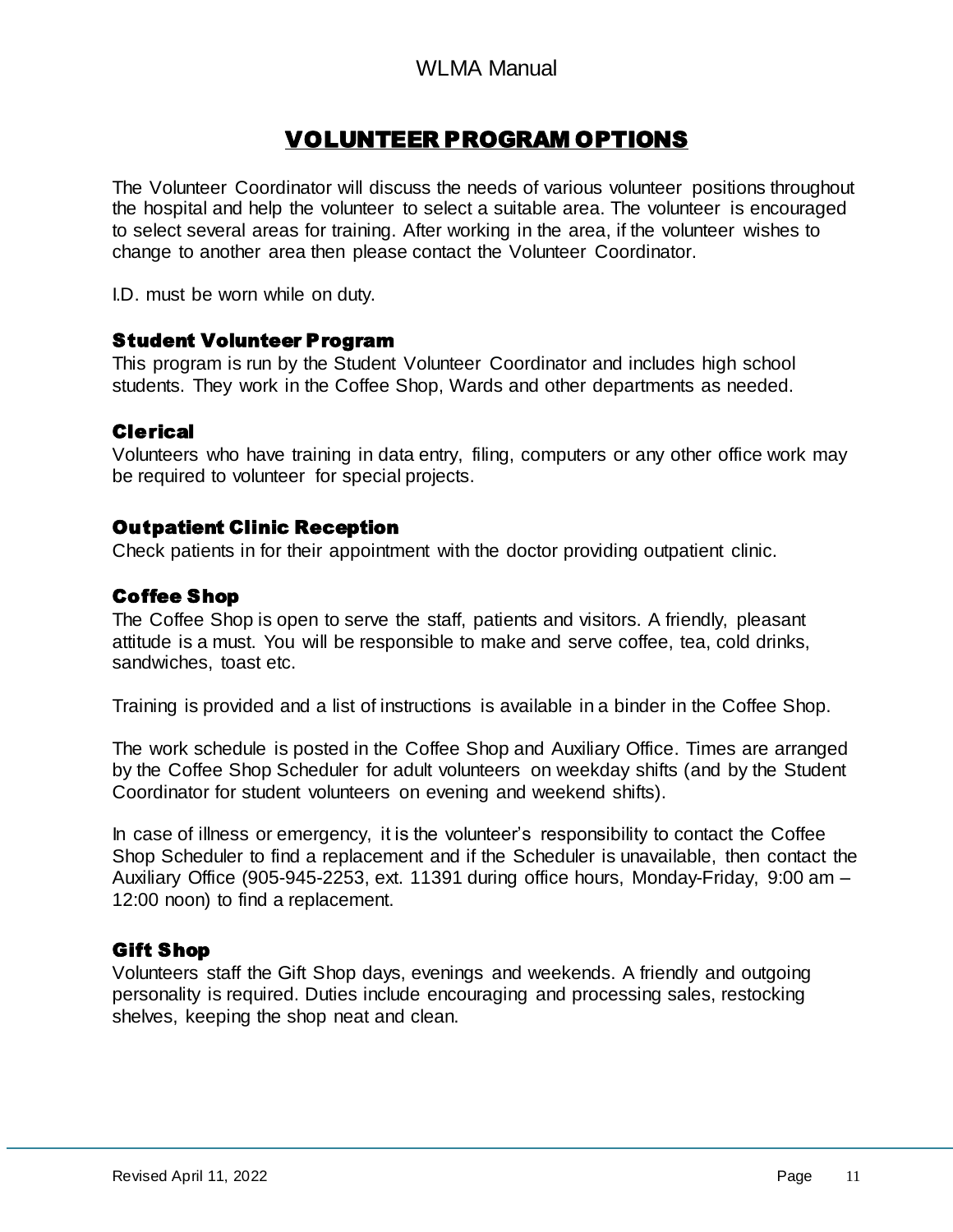#### H.E.L.P.P. – Hospital Equipment Lottery Project for People

This lottery (break open tickets) is an ongoing major fundraiser on the hospital premises. All monies are used to purchase hospital equipment. Volunteers sell the tickets in the hospital lobbies.

#### Mail

This service is provided twice daily – mornings and afternoons. The volunteer will pick up the mail cart and the mail at the Information Desk. Mail is delivered to various departments.

#### Physiotherapy Escorts

Weekday mornings volunteers report to the Physiotherapy Office to receive a list of inpatients requiring treatment. You will pick up the patient from the ward and transport them in a wheelchair to the Physiotherapy Department. After treatment you will transport the patient back to the ward. Other duties may be assigned by the department.

#### Reception – Front Lobby

Monday – Friday days, you will greet people, remind them to use the hand sanitizers, direct them to their destinations (X-ray, Physio, Ward B or C, etc). Raffle tickets will also be sold at the discretion of the Auxiliary President.

#### Emergency Department (ED)

The volunteers in the ED provide internal assistance to medical staff.

#### Therapeutic Recreation

The Therapeutic Recreation Director will direct the volunteer and assist them in their supportive role.

#### Transport Assistant (TA) Position

Volunteers transport patients on discharge from the hospital, or within the hospital. TA's are responsible for the inventory and management of hospital wheelchairs.

#### Wards (B and C Wards and Obstetrics)

Monday through Friday mornings, always check in at the Nurses Station before starting work to receive any special instructions. Sample duties include:

- Fresh containers of water
- Changing flower water
- Changing garbage bags
- Storing supplies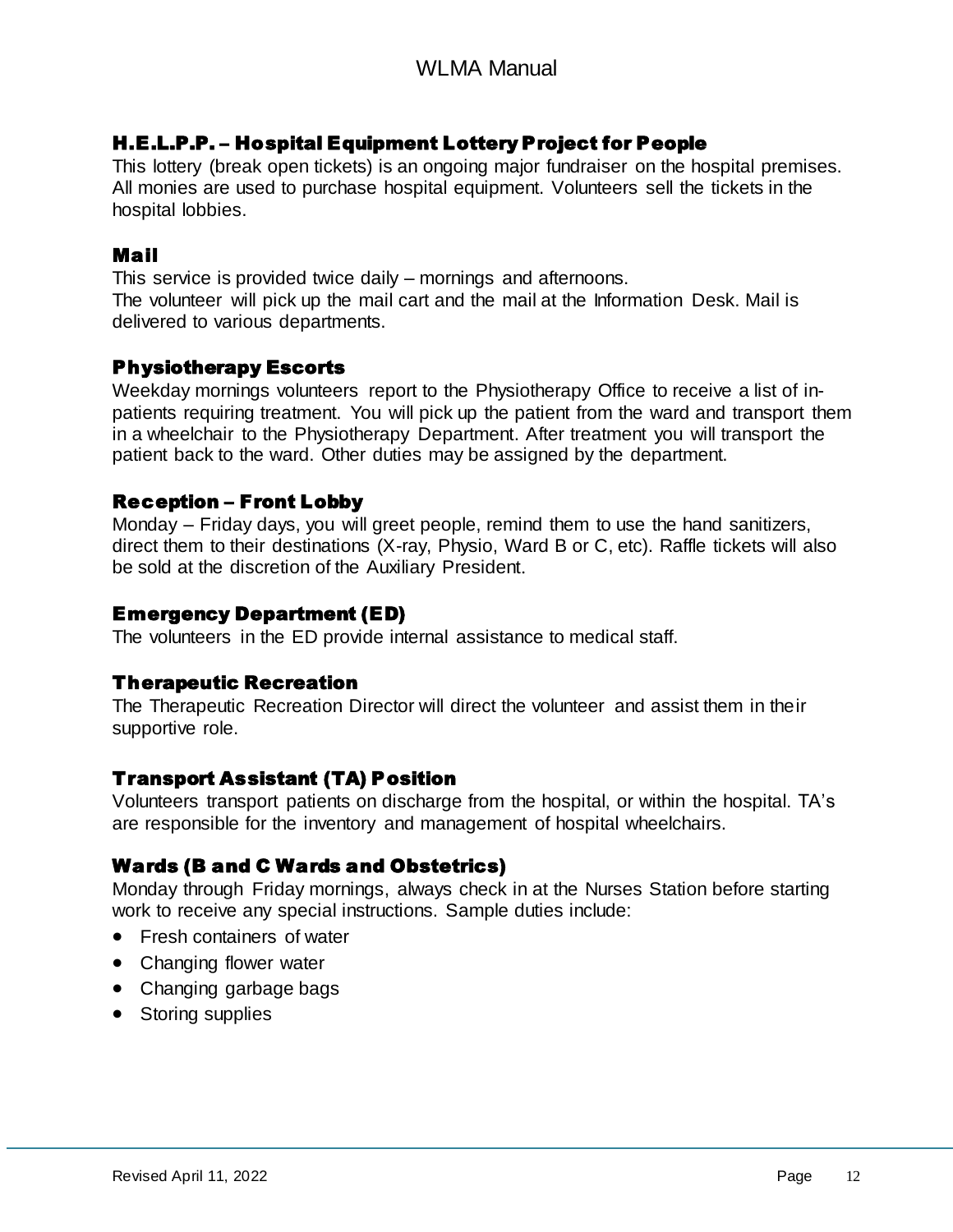Be sure to adhere to the Hamilton Health Sciences Values-Based Code of Conduct "RESPECT" (posted on Auxiliary website); the Hospital Ethics policy on page 4; the Use of Wheelchairs instructions on page 8; the Safety Reminders on page 9; and How to Hand Wash on page 10.

## OTHER ACTIVITIES AVAILABLE

- Fundraising Committee members of this committee provide help with the Lasagna Dinner, Strawberry Tea, Raffles and other fundraising events
- Gardens
- Marathon Bridge



#### "Volunteers are paid in six figures... S-M-I-L-E-S" **Gayla LeMaire**

"Volunteers don't get paid, not because they're worthless, but because they're priceless." **Sherry Anderson**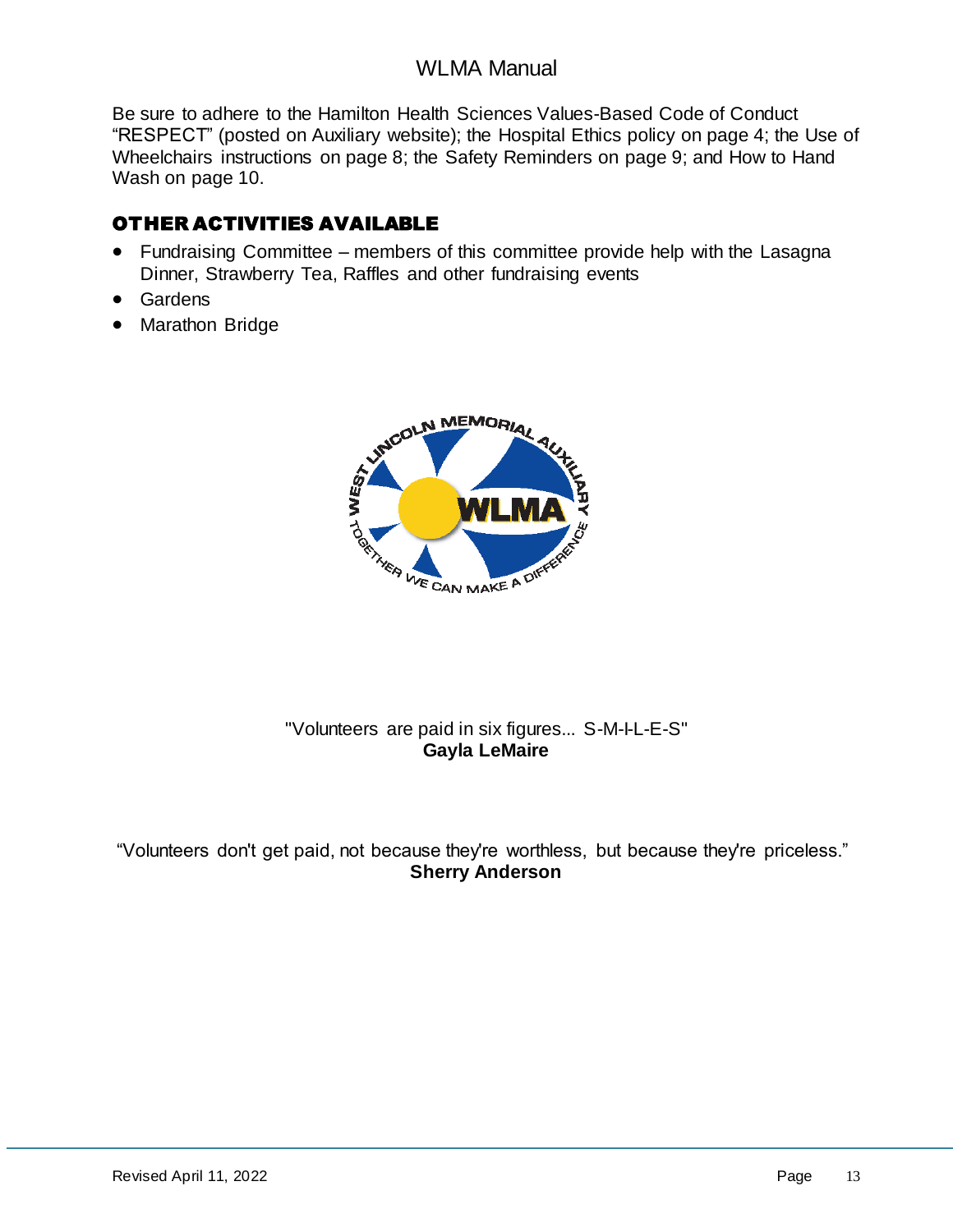## FIRE DISCOVERY AND NOTIFICATION

#### Upon hearing the fire alarm

- **1.** Close all doors and windows in your area regardless of fire location.
- **2.** Remain in that area and assemble in the hallway so that paging can be heard. This is essential. Staff will be notified by paging or telephone if help is required. Assign one person to handle incoming calls to your department.
- **3.** Keep all phone lines unoccupied.
- **4.** Do not attempt to return to your department through fire separation doors unless requested to do so by the supervisor responsible for hospital activities during the fire.
- **5.** Patients are your primary consideration. If help is required in your area, notify the switchboard.
- **6.** Visitors are to remain with patients and await instructions.